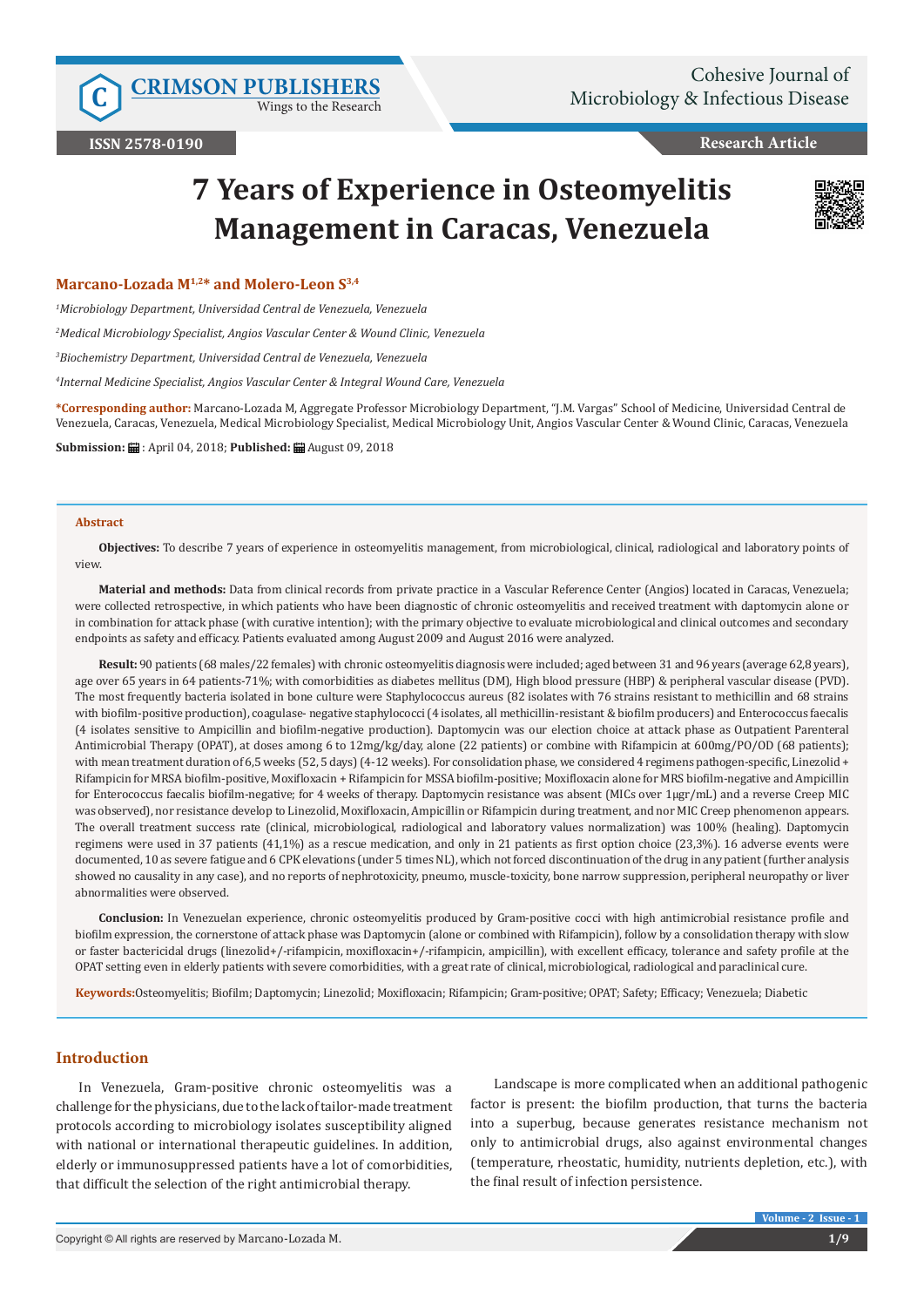Drugs with activity in bone infection were limits due to its minor concentration in bone tissue compared with its plasmatic concentration. Another factor that condition the use of drugs in bone infection is related to its cidality, quick-bactericidal drugs were preferred over slow-bactericidal drugs, because the opportunity to generate or express a resistant mechanism like mutation in a target enzyme, change in a transportation protein, expression of an efflux pump, etc., are more frequent and feasible is the attack to the bacteria is slow. Another aspect is the presence of post-antibiotic effect, that means, that antimicrobial action continues over the therapeutic target even the plasmatic (or tissue) concentration of the drug diminish, because the MoA (mechanism of action) of the drug implicates an irreversible union to the therapeutic target. A key factor to drive the selection of a drug for bone infection is its anti-biofilm activity, because it can determine treatment duration, drugs to combine, toxicity, and clinical and microbiological expected outcome. A brief overview of the drugs available in Venezuela for chronic osteomyelitis treatment is presented next.

Daptomycin (Cubicin®), the first-in-class cyclic lipopeptide antibiotic, was approved in Europe for the treatment of Complicated Skin and Soft Tissue Infections (cSSTIs) in 2006 and for the treatment of right-sided infective endocarditis (RIE) due to *Staphylococcus aureus* and *S. aureus bacteremia* (SAB) when associated with RIE or with cSSTI in 2007 [1]. It was available in Venezuela since 2009, and represents an opportunity to improve severe Gram-positive infections treatment. Daptomycin is bactericidal against Gram-positive bacteria, including Methicillin-Resistant *Staphylococcus aureus* (MRSA) and *Vancomycin-Resistant Enterococci* (VRE), it kills Gram-positive bacteria by a novel mechanism of disruption of multiple bacterial plasma membrane functions, without penetrating the cytoplasm [2]. Insertion of the lipophilic daptomycin tail into the bacterial cell membrane with oligomerization and channel formation causes rapid membrane depolarization and a potassium ion efflux. Arrest of DNA, RNA, toxin production, and protein synthesis follows, resulting in bacterial cell death without lysis of the cell wall, which gives a further advantage in diseases where inflammatory response associated counter antimicrobial use producing cell lysis [3-5].

The in vitro potency of daptomycin has been demonstrated against a wide range of aerobic and anaerobic Gram-positive bacteria, including MRSA, glycopeptide-intermediate *S. aureus* (GISA) *vancomycin-resistant S. aureus* (VRSA), *methicillin-resistant coagulase-negative staphylococci* (MRCNS), and VRE. Synergy with daptomycin has been described in vitro with aminoglycosides, i.e., gentamicin, oxacillin, other b-lactams, macrolides and rifampicin. Daptomycin exhibits a dose-dependent post-antibiotic effect lasting from 1 to 6 hours against *E. faecalis* and *S. aureus* after exposure to concentrations ranging from 0.25 to 16mg/L (i.e., between oneand eightfold the MIC) [2,6-8].

Pharmacology of daptomycin is interesting, with an 8-hours half-life, once-daily dosing results in linear pharmacokinetics at doses up to 12mg/kg, with minimal drug accumulation. Daptomycin distributes primarily in the plasma, with penetration to vascularized tissues. The drug is highly protein-bound (92%); excretion occurs primarily via the kidneys. Approximately 80% of the total dose, of which two-thirds is intact drug, is recovered in the urine. In patients with severe renal impairment (creatinine clearance < 30mL/min), the dosing interval is increased from once daily to every 48 hours. Daptomycin's unique mechanism of action and its lack of metabolizing by cytochrome p450 or other hepatic enzymes results in an absence of drug–drug interactions. Synergistic interactions were observed between daptomycin and gentamicin against *staphylococci* and *enterococci*, including strains resistant to methicillin and vancomycin (valuable to biofilm disease infections treatment); in vitro synergistic interactions of daptomycin and rifampin have been shown against MRSA, VRSA and VRE, with a great anti-biofilm activity and reduction of the rifampicin resistance appearance. Not antagonism interactions were observed with daptomycin use in combination with several antimicrobial agents, only additive, synergistic effect or indifference were reported.

Skeletal muscle was the most sensitive tissue to the adverse effects of daptomycin in animal studies. Mild myopathy was easily predicted and monitored by measuring serum creatine phosphokinase concentrations; the effect was reversible upon the cessation of therapy [9].

Rifampicin, a semisynthetic antibiotic produced from *Streptomyces mediterranei* has a broad antibacterial spectrum, including activity against several forms of *Mycobacterium sp.* and is the only antimicrobial with high activity against biofilm producer organism. Rifampin acts via the inhibition of DNA-dependent RNA polymerase, leading to a suppression of RNA synthesis and cell death, but its MoA over biological films was not completely clear [10]. The higher rate of resistance to the drug in single regimen was the reason to left out of the single-drug schemas in biofilm diseases [11]. Its low gastric tolerance (but great oral bioavailability) and liver toxicity limits its use in combination therapy. Another fact against its use was is great potential of drug-drug interactions due mainly to its hepatic metabolism and high protein binding [12].

In patients with high-risk of limb amputation due to bone infections, despite rifampicin negative considerations, was a great drug in combinations, with a risk/benefit ratio affordable with good monitoring [13]. Rifampicin price is almost inexpensive compared with its pairs in combination (daptomycin, linezolid or moxifloxacin). Our previous favorable experience in combination therapy in vertebral osteomyelitis due to Mycobacterium tuberculosis (Pott's disease), give us confidence in its potential against biofilm disease in other infected bones.

Linezolid is an oxazolidinone, discovered by DuPont Pharmaceuticals in the late 1980s but linezolid, the first analogue suitable for development, was found only when the family was reexamined by Pharmacia in the 1990s. Oxazolidinones bind to the 50S subunit of the prokaryotic ribosome, preventing formation of the initiation complex for protein synthesis. This is a novel mode of action; other protein synthesis inhibitors either block polypeptide extension or cause misreading of mRNA. Linezolid MICs vary slightly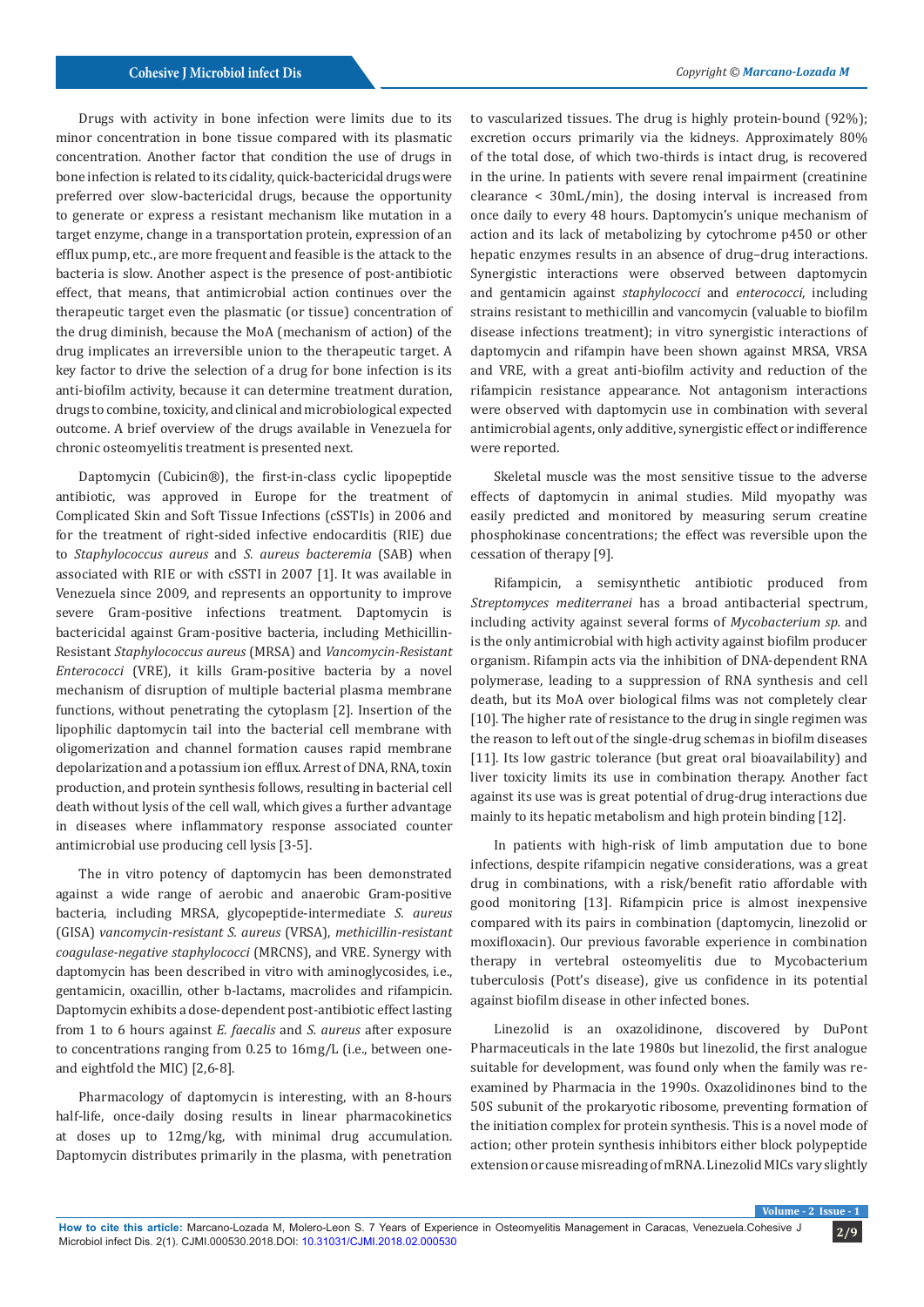with the test method, laboratory, and significance attributed to thin hazes of bacterial survival, but all workers find that the susceptibility distributions are narrow and unimodal, with MIC values between 0.5 and 4mg/L for *streptococci*, *enterococci* and *staphylococci*. Full activity is retained against *Gram-positive cocci* resistant to other antibiotics, including *methicillin-resistant staphylococci* and *vancomycin-resistant enterococci*. MICs are 4-8mg/L for Moraxella, Pasteurella and *Bacteroides spp*. but other Gram-negative bacteria are resistant as a result of endogenous efflux activity. Resistance is difficult to select in vitro but has been reported during therapy in a few enterococcal infections and in two MRSA cases to date; the mechanism entails mutation of the 23S rRNA that forms the binding site for linezolid. Risk factors for selection of resistance include indwelling devices, undrained foci, protracted therapy and underdosage [14]. Actually, Linezolid MoA define is cidal activity as a slow-bactericidal in place of a bacteriostatic previously named, and that is one of the reason that puts the drug in the consolidation or suppressive phase of osteomyelitis treatment.

Effectiveness and safety of linezolid administration for the treatment of patients with orthopedic infections due to multidrugresistant Gram-positive cocci is widely known right now, it needs a narrow clinical and laboratory control to detect the adverse effects in prolonged administration (i.e. osteomyelitis) especially bone marrow suppression with thrombocytopenia & anaemia as key points, and linezolid-induced peripheral neuropathy that leads to discontinuation because this may be an irreversible event [15].

Despite linezolid rapidly reaches infected tissue compartments of joints and the tissues surrounding bone in concentrations greater than twice the MIC for 90%, however, intra-bone tissue concentrations of linezolid below the MIC for 90% also occur; thus, an aggressive surgical approach to bone infection should be taken if possible [16]. That's the key success factor in our center, the multidisciplinary approach to the patient, where the surgeons' participation with a reduction of the infective biomass leads to a better concentration of the drugs, minimize biofilm neutralization & protective factors and could be determine a shortage of the treatment duration.

Moxifloxacin is one of the most powerful quinolones, with the best and faster bactericidal action, broad spectrum (including anaerobic bacteria), great oral bioavailability and tolerance [17]. Great bone penetration (and concentration), with an excellent post-antibiotic effect and favourable PK/PD parameters that leads to an oral administration once daily, that improves gastric tolerance over ciprofloxacin and even over levofloxacin (oral once-daily administration) [18-20].

Development of resistance under a course of treatment is less frequently than with other quinolones, but, MRSA is one of the bacteria that changes its molecular targets to avoid moxifloxacin bactericidal action [21]. In the Microbiology laboratory, we have the opportunity to test consecutive bone samples of diabetic patients that received treatment with moxifloxacin as monotherapy for chronic osteomyelitis, isolates have a demonstrated susceptibility according to initial *in vitro* test, but, with clinical failure was

present in the evolution of the patient, so, when we performed the identification procedure for a new bone sample, a surprise was coming, the same initial strain still viable, and now express a phenotypic biofilm production pattern, and when the susceptibility test was performed, another surprise, moxifloxacin resistance is now present. The analyze of these behavior pattern against moxifloxacin (especially with MRSA isolates), lead us to avoid moxifloxacin use as monotherapy for the attack phase in the chronic osteomyelitis treatment, with special emphasis in the diabetic foot osteomyelitis, and we decided to reserve its use for a consolidation phase (as monotherapy is biofilm production is negative) or in combination if the strain isolated is a biofilm-producer.

Ampicillin was a betalactamic drug reserved for enterococci bone infection, because susceptibility to this drugs stills remains good and bone penetration and concentration achieve cidality standards [22]. By general rule, Enterococci are not biofilmproducer, an its MICs for Ampicillin remains low with a good susceptibility especially for Enterococcus faecalis, that's the most common enterococci isolated in bone samples. One characteristic of E. faecalis is the absence of biofilm production in bone infection, that helps physicians in their antimicrobial management [23].

Ampicillin has a medium bioavailability (30-40%), poor protein bound (15-25%), urinary excretion over 90%, and bone penetration nears 20% of plasmatic concentration, and a good tolerance, except for diarrhoea as its major adverse event, still as a good option for enterococci chronic osteomyelitis. The price is cheaper and availability of ampicillin in Venezuela is good even in the last two years [24].

As a national reference center for patients with chronic wounds in limbs, especially legs, Angios Vascular Center and Wound Clinic specializes in a multidisciplinary approach form different medical and surgical specialties to saving limbs at risk of amputation due to peripheral vascular disease (arterial and/or venous) diabetes mellitus, trauma, severe infections, etc. The antimicrobial use restrictions due to advanced age, renal and hepatic impairment, allergies; multidrug-resistant pathogens (because many patients comes from healthcare centers or nursing houses), were part of a complicated landscape for management of a chronic infectious disease as osteomyelitis.

In Venezuela, pharmacoeconomics concepts application leads to precognize ambulatory therapy (even parenteral) as a reduction of monetary costs and risk-reduction measure (to avoid colonization or infection for multidrug-resistant pathogens during a prolonged hospitalization), so, we prefer the use of outpatient parenteral antimicrobial therapy (OPAT) for the management of chronic osteomyelitis.

Part of the information of this manuscript comes from one author participation as main investigator of the EUCORE(SM) study (European Cubicin® Outcomes Registry and Experience), a multicenter, retrospective, non-interventional registry sponsored by Novartis Pharma AG that collected data across 18 countries (Europe, Latin America & Asia). However, because of their rigorous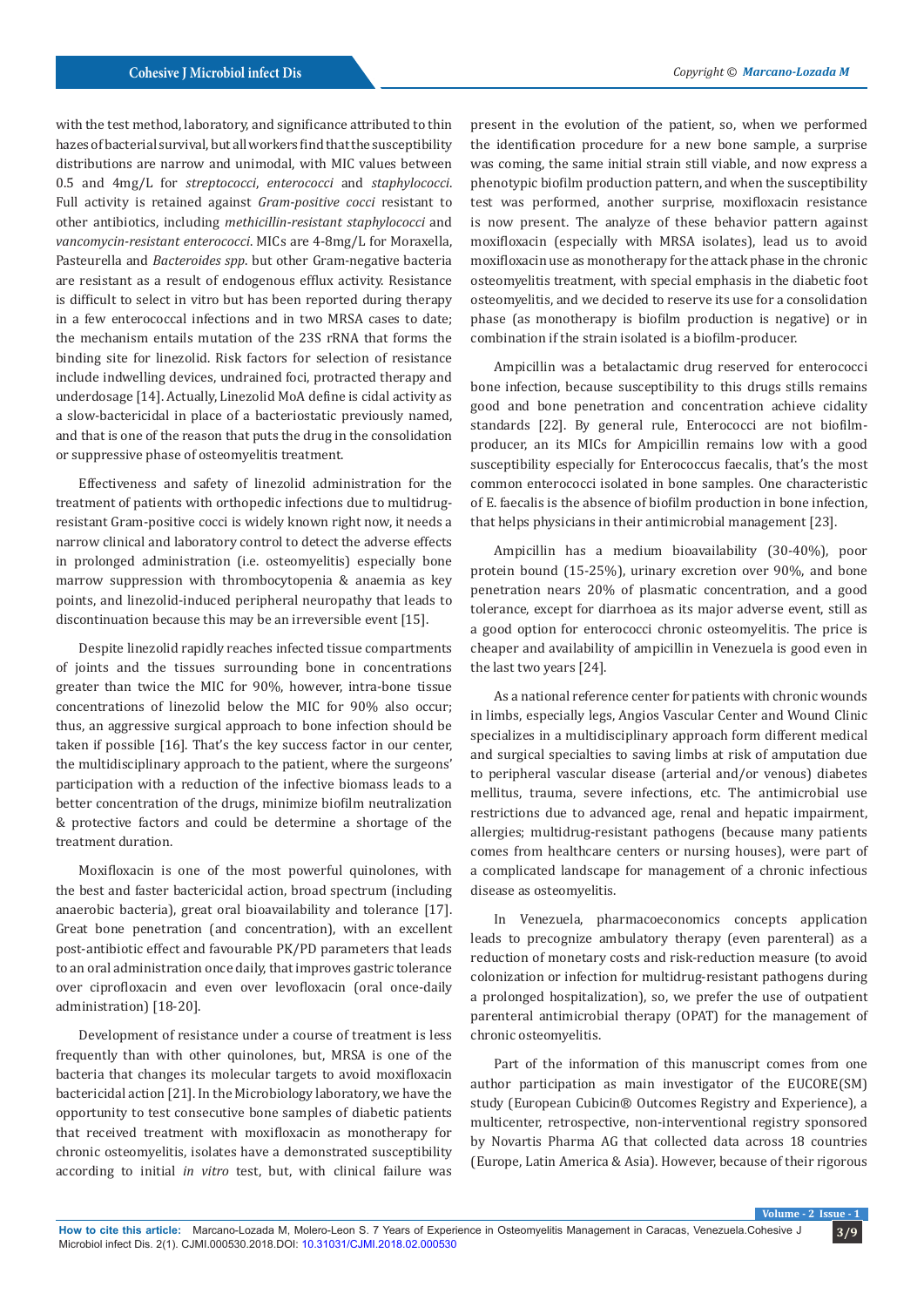#### **Cohesive J Microbiol infect Dis** *Copyright © Marcano-Lozada M*

nature (e.g. inclusion and exclusion criteria and the requirement for protocol adherence), clinical trials may not always reflect the true experience with a drug in clinical practice, patient registries such as EUCORE(SM) provide insight into real-world clinical experience with daptomycin and build on the evidence base from clinical trials and "customized" for every country and for long-time periods in many pathologies [25,26].

# **Objectives**

A. Describe 7 years of experience in osteomyelitis management, from microbiological, clinical, radiological and laboratory points of view.

B. Shows Daptomycin (alone) and its combinations efficacy in chronic osteomyelitis treatment.

C. Shows the benefits of OPAT for severe and long-term Gram-positive diseases.

D. Shows Daptomycin (alone) and its combinations safety profile for use in elderly patients with multiple comorbidities.

#### **Material and Methods**

Retrospective review of clinical records from patients evaluated and treated of Angios Vascular Center & Wound Clinic among August 2009 and August 2016 were analyzed. Patients included were diagnosed with chronic osteomyelitis and treated at Angios by a medical multidisciplinary team. Data were collected from clinical record was tabulated in spreadsheets were compose to organize information and promotes the analysis using comparative statistics (percentages) and summarized.

#### **Result and Discussion**

A total of 90 patients (males/22 females) were included; aged between 31 and 96 years old (average 62,8 years), age over 65 years in 64 patients (71%), so, this high number of elderly patients supposed an increased immunosuppression condition aged-related. Comorbidities were present in all patients, the most common was diabetes mellitus (DM) (31-34%), and its combinations with PVD (Peripheral Vascular Disease) + HBP (High Blood Pressure) (26), HBP (21) and PVD (3), with a total of diabetic patients of 81 (90%). Demographic information was summarized in Table 1.

#### **Table 1: Demographics characteristics of chronic osteomyelitis patients. Medical Microbiology Unit, Angios Vascular Center, Caracas, Venezuela. August2009-August 2016**.

| Patients (number) | Age (years) | Age Media (years) | <b>Sex</b> | Comorbidities   |  |
|-------------------|-------------|-------------------|------------|-----------------|--|
| 90                | 31-96       | 62,8              | 68M/22F    | $DM=31$         |  |
|                   |             |                   |            | $DM+PVD+HBP=26$ |  |
|                   |             |                   |            | $DM+HBP=21$     |  |
|                   |             |                   |            | $DM+PVD=3$      |  |
|                   |             |                   |            | $PVD+HBP=4$     |  |
|                   |             |                   |            | $HBP=3$         |  |
|                   |             |                   |            | $PVD=2$         |  |

DM: Diabetes Mellitus; PVD: Peripheral Vascular Disease; HBP: High Blood Pressure

Most of our patients (70) have non-insulin-dependent diabetes mellitus (type 2), in contrast with 11 patients with insulindependent diabetes mellitus (type 1), that´s a reason for later assistance to healthcare services in the infectious setting, because in patients with type 1 diabetes mellitus, the infection process leads to a severe metabolic decompensation (diabetic ketoacidosis or hyperosmolar coma), that needs urgent medical attention for its life-threating condition. In type 2 patients, the infection is more insidious over the metabolic control, it causes hyperglycemia, but the oral hypoglycemic agents times, so, the patients search for medical care is delayed, and infection damages are more severe when it comes for healthcare support.

The vascular damage of hyperglycemia leads to the PVD & HBP, that become in a part of a vicious circle, when the venous and/ or arterial damage limits the availability of oxygen to the tissue, decrease antimicrobial drugs concentration &reduces immune response due to a minor activation of the pro-inflammatory mediators & cells transport. In addition, low oxygen levels with

a favorable oxidation-reduction potential, are auspicious for bacterial infection and moreover, for biofilm expression for these bacterial agents, with the subsequent increase in antimicrobial resistance [27]. Type 2 diabetes predominates with 8 patients over 3 with Type 1 disease, it could be explained because these patients goes to healthcare service later than type 1 where a metabolic decompensation (diabetic ketoacidosis or hyperosmolar coma) comes associated with the infectious process, but Type 2 patients not necessarily present this severe metabolic decompensation related to the infection.

The combination of DM + PVD + HBP had the worst initial prognosis, but finally a satisfactory therapeutic response [27], but these patients require additional efforts, such as peripheral vascular catheterization and adequate blood pressure control, in addition to glycemic control Focus on the infective microorganisms, the most frequently isolated was *Staphylococcus aureus* (82-91, 1%- ), and methicillin resistance was present in 76 isolates (97, 7%). Of the total of methicillin-resistant Staphylococcus aureus (MRSA), 60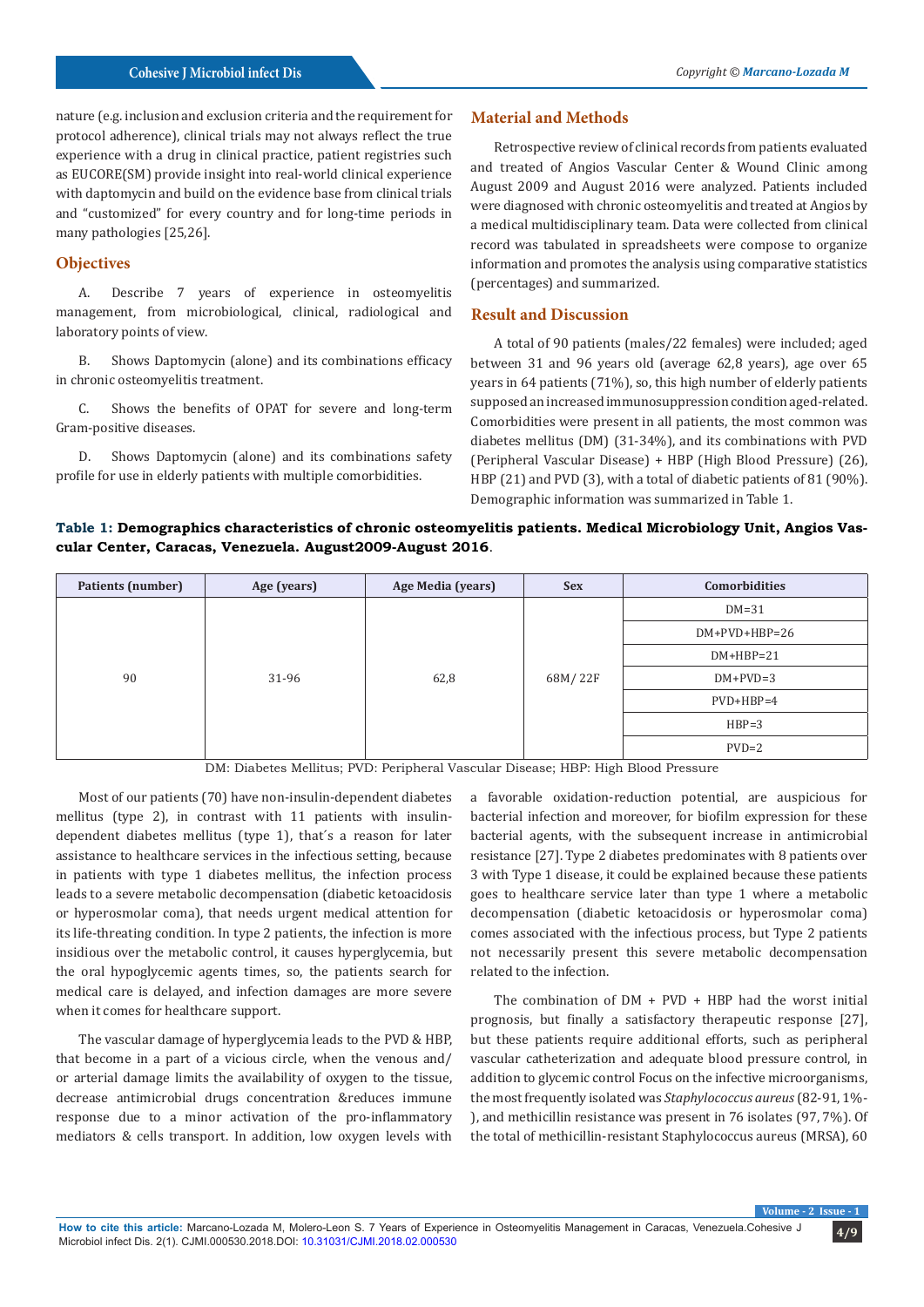isolates expressed biofilm production (79%). Of the 6 isolates of *S. aureus* methicillin-susceptible (MSSA), 4 were positive for biofilm production. These observations were according to the etiologic role of *S. aureus* in chronic osteomyelitis in general population & diabetic patients, but some authors consider that MRSA coverage is not the rule, just the exception, and biofilm production was not analyzed by many of them, so, the role of it in the pathogenesis of chronic osteomyelitis still waiting to be reveal [28].

All *S. aureus* strains lacking yellow-golden pigment production, these being associated with severe chronic and deep tissue

infections, instead of surface infections caused by pigmented strains (e.g. uncomplicated cellulitis), being this feature phenotypic importance to the treating physicians when goes to the microbiology laboratory to solicitude a preliminary result of a bone culture, to suspect an aggressive bacteria and possible biofilm production.

Secondly in order of frequency, 4 strains of *Enterococcus faecalis* (all isolates sensitive to Ampicillin and biofilm-negative production) and 4 strains of coagulase-negative staphylococci -CNS- (all methicillin-resistant & biofilm producers). A resume is presented in Table 2.

| Table 2: Characterization of microorganism causative of chronic osteomyelitis. Medical Microbiology Unit, An- |  |
|---------------------------------------------------------------------------------------------------------------|--|
| gios Vascular Center, Caracas, Venezuela. August 2009-August 2016                                             |  |

| Microorganism Isolated from Bone Culture     | Nr. | <b>Biofilm Production</b> |           |  |
|----------------------------------------------|-----|---------------------------|-----------|--|
|                                              |     | $(+)$                     | $(\cdot)$ |  |
| Methicillin-Resistant S. aureus (MRSA)       | 76  | 60                        | 16        |  |
| Methicillin-Susceptible S. aureus (MSSA)     | 6   | 4                         |           |  |
| Enterococcus faecalis*                       | 4   |                           |           |  |
| Methicillin-Resistant S. epidermidis (MRSE)  | 3   | 3                         |           |  |
| Methicillin-Resistant S. haemolyticus (MRSH) |     |                           |           |  |

\*All isolates susceptible to Ampicillin.

One of the real-problems in chronic osteomyelitis is the antimicrobial resistance, an even more, in the biofilm production, that not only limited the antimicrobial action, it increases the embolic phenomenon with a distance spread of the infection (in the same bone and to others, i.e. in diabetic foot from the phalanges to the metatarsus and tarsus); and produces an increase in vascular deficiency due to the obstruction of the microvasculature, with increased tissue hypoxia.

A greatest problem of all those associated to the presence of microorganisms producers of biofilms is given by the impossibility of reaching adequate concentrations of antimicrobials to eliminate said biofilm, since the inactivation by alginate polymers, entrapment by excess of therapeutic targets within the biomass, efflux by pumping systems, modification of the metabolic activity of the bacteria with reduction of the activity of the antimicrobial that acts on processes of active synthesis; besides the guarantee of a reserve of nutrients by "cannibalism" phenomena within the biofilm; all this makes that treatment of chronic osteomyelitis caused by biofilm-producing bacteria is complicated [29].

In addition, the inflammatory and immunological response is affected by the acidophilic medium that is propitiated within the biofilm, which also contributes to the persistence and inactivation of the antimicrobial agents. And as if this were not enough, the biofilm masks antigenic determinants and provides a supreme adhesion to the epithelia where it develops. Moving to the antimicrobial

management, in our center due to the possibility of perform a bone biopsy to obtain a representative sample for culture, we guide the antimicrobial selection based on microorganism characteristics (as biofilm production) & susceptibility test results.

The attack phase for those biofilm-producing microorganisms with resistance to methicillin lasted from 6 to 12 weeks, depending on the patient's clinical, laboratory and imaging evolution, in addition to evaluating the adverse events that occurred. The therapy of choice was the combination of Daptomycin at doses between 6 and 12mg/kg/day (given intravenous) combined with Rifampicin at doses of 600 mg PO OD, which was administered to 68 patients. In the 22 patients with isolates of non-biofilm producing microorganisms, the initial therapy was Daptomycin as mono drug, at the doses and times already mentioned.

In the consolidation (or suppression) phase, microorganisms isolates producing biofilms two therapeutic schemes were used, for the 64 patients with infection by microorganisms resistant to methicillin, the combination of Linezolid at doses of 600mg PO BID plus Rifampicin at doses of 600mg PO OD for 4 to 6 weeks was selected; in the case of susceptibility to methicillin the combination of Moxifloxacin at doses of 400mg PO OD and Rifampicin at the dose mentioned above was used in 4 patients for 4 weeks.

Also in the consolidation phase, monotherapy with Moxifloxacin at standard doses for 4 weeks was used in the 16 patients with methicillin-resistant but negative biofilm production

**Volume - 2 Is**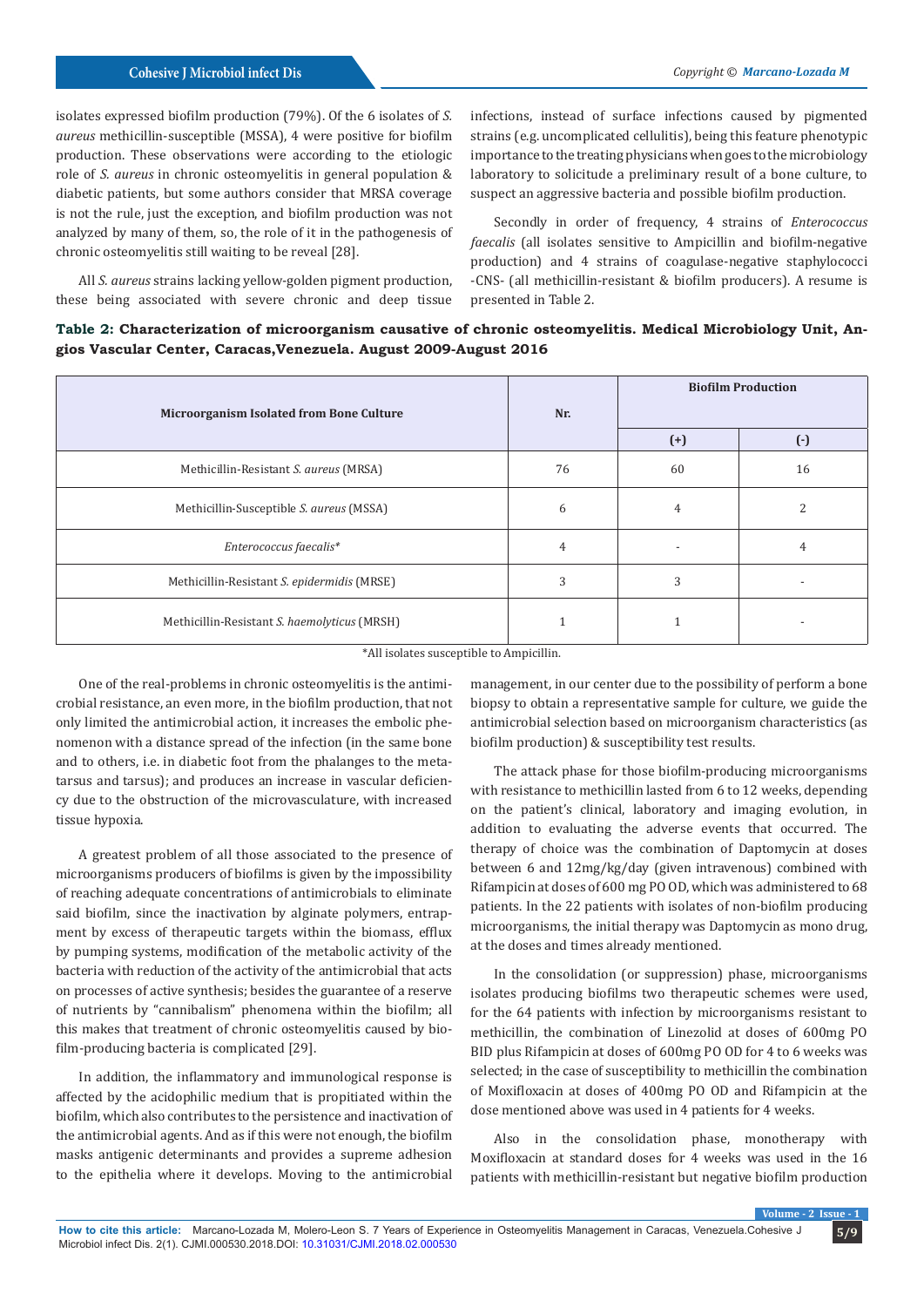microorganisms. In the 4 patients with *Enterococcus faecalis* isolates (ampicillin susceptible and negative for biofilm production), monotherapy with Ampicillin at standard doses (500mg PO QID) was used for 4 weeks.

The presence of adverse events was clinically and para clinically monitored at least once a week, and in elderly patients or in those in which high doses of daptomycin were prescribed, the frequency increases until 2 or 3 times a week. Daptomycin was used as Outpatient Parenteral Antimicrobial Therapy (OPAT), in order to reduces costs and new infection risks for the patients,

and to improve life quality during the treatment. The consolidation phase of the treatment only includes oral medication, but continues with clinical and laboratory controls according to the physician scheduled [25].

For Daptomycin OPAT, patients arrived at the medical center, to a special ambulatory treatment facility room, and received Daptomycin infusion for a 30 minutes time or the bolus injection in 2-5 minutes time [30] at approved doses of 6mg/Kg/day or >6mg/ kg/day (unapproved dose, used based on anti-biofilm previous successful reported experiences) [31].

**Table 3: Characterization of isolates, biofilm production and daptomycin dose & length for attack phase in patients with chronic osteomyelitis diagnosis. Medical Microbiology Unit, Angios Vascular Center, Caracas, Venezuela. August 2009-August 2016.**

|                                                      | Daptomycin Dose (mg/Kg) |                |              |              |                  |
|------------------------------------------------------|-------------------------|----------------|--------------|--------------|------------------|
| Microorganism, Biofilm Production & Treatment Length | 6                       | 8              | 10           | 12           | Total<br>overall |
| <b>MRSA</b>                                          | 15                      | 27             | 23           | 11           | 76               |
| <b>‡ Biofilm-Production Positive</b>                 | 3                       | 25             | 22           | 10           | 60               |
| 4 weeks                                              |                         | $\mathbf{1}$   | 5            | 3            | 9                |
| 6 weeks                                              | $\mathbf{1}$            | 14             | 8            | 6            | 29               |
| 8 weeks                                              | $\overline{2}$          | 9              | 6            | $\mathbf{1}$ | 18               |
| 12 weeks                                             |                         | $\mathbf{1}$   | 3            |              | $\overline{4}$   |
| <b>Biofilm-Production Negative</b>                   | 12                      | $\overline{2}$ | $\mathbf{1}$ | $\mathbf{1}$ | 16               |
| 4 weeks                                              | $\overline{4}$          | $\mathbf{1}$   | $\mathbf{1}$ | $\mathbf{1}$ | $\overline{7}$   |
| 6 weeks                                              | 8                       | $\mathbf{1}$   |              |              | 9                |
| <b>MSSA</b>                                          | $\mathbf{1}$            | $\overline{4}$ | $\mathbf{1}$ |              | 6                |
| <b>‡ Biofilm-Production Positive</b>                 |                         | 3              | $\mathbf{1}$ |              | 4                |
| 6 weeks                                              |                         | $\overline{2}$ |              |              | $\overline{2}$   |
| 8 weeks                                              |                         | $\mathbf{1}$   |              |              | $\mathbf{1}$     |
| 12 weeks                                             |                         |                | $\mathbf{1}$ |              | $\mathbf{1}$     |
| <b>Biofilm-Production</b><br>Negative                | $\mathbf{1}$            | $\mathbf{1}$   |              |              | $\overline{2}$   |
| 4 weeks                                              | $\mathbf{1}$            | $\mathbf{1}$   |              |              | $\overline{c}$   |
| <b>Total overall</b>                                 | 16                      | 31             | 24           | 11           | 82               |

MRSA: Methicillin-Resistant *Staphylococcus aureus*; MSSA: Methicillin-Susceptible *Staphylococcus aureus*

Daptomycin regimens were used in 21 patients as first option choice (23, 3%), in 32 patients (35, 6%) as second drug after a first treatment failure, and as a rescue medication (three or more drugs previously used) in 37 patients (41, 1%). The use of daptomycin as monotherapy in patients with isolates negative for biofilm production, implicates a minor treatment length and a minor drug dosage, without compromising the final outcomes. In previous observations daptomycin monotherapy achieves a complete cure in a diabetic patient infected with an isolate of MRSA positive for biofilm production [32] (Table 4).

The overall treatment success rate was 100% (complete healing), that means that 4 criteria were fulfilled:

A. Clinical cure: determinate by fistula & wound (ulcer) healing with pain reduction.

B. Laboratory (Paraclinical) cure: reduction or normalization of Erythrocyte Sedimentation Rate (ESR), C Reactive-Protein (CRP) & alkaline phosphatase (AP) values.

C. Imagenologic cure: defined by nor new osteolytic/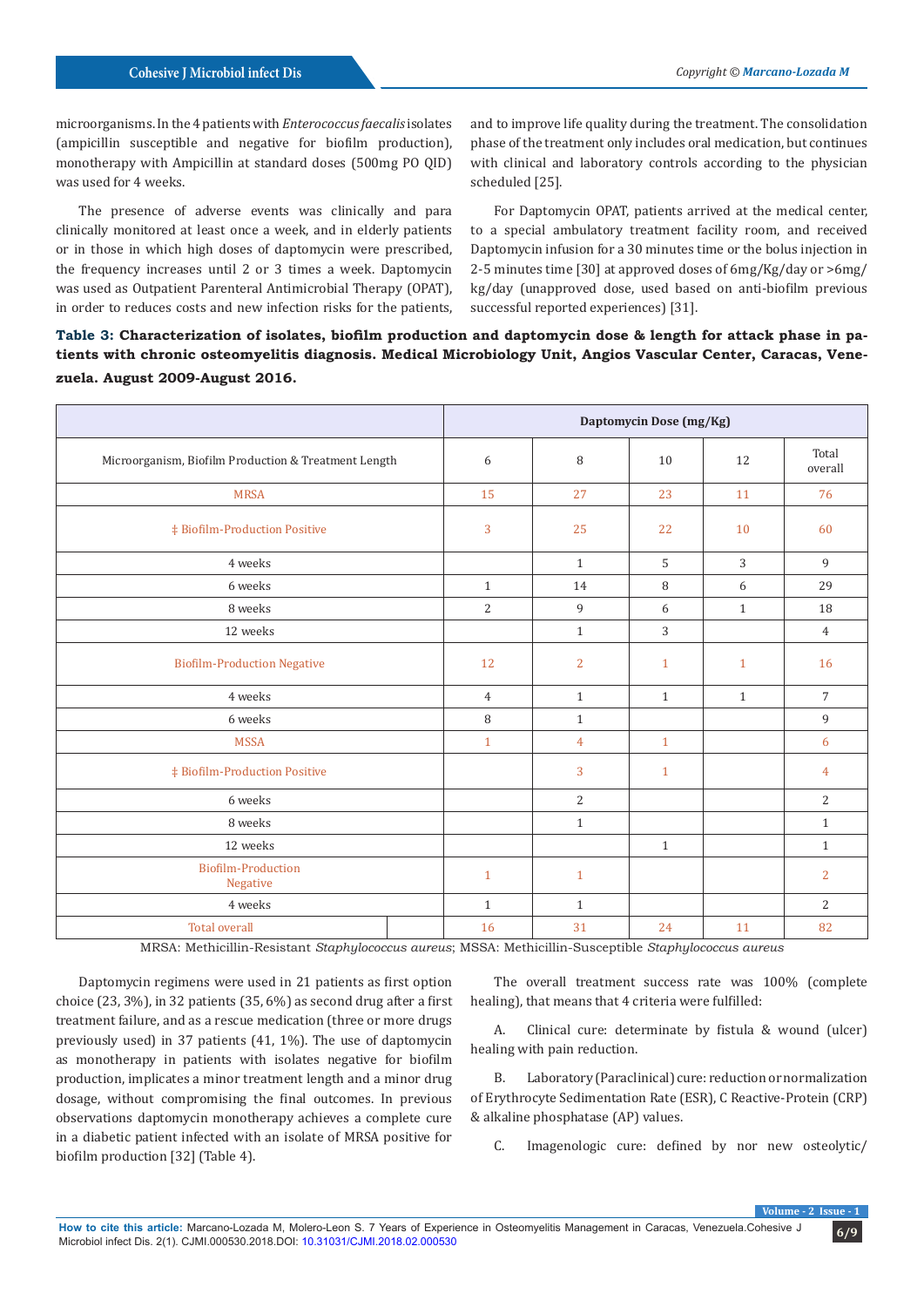osteoblastic signs apparition, nor fractures; signs of osteosynthesis, or, three-phase bone scintigraphy with ciprofloxacin negative at the end of treatment (that continues negative in the next 3, 6 or 12 months later).

D. Microbiological cure: was determined by negative bone culture at the end of the attack phase or start the consolidation phase (first week).

**Table 4:** Characteristics of treatment regimens for consolidation phase in patients with chronic osteomyelitis diagnosis. Medical Microbiology Unit, Angios Vascular Center, Caracas, Venezuela. August 2009-August 2016.

|                                     | <b>Treatment Regimens &amp; Length (weeks)</b> |            |                |                |                      |
|-------------------------------------|------------------------------------------------|------------|----------------|----------------|----------------------|
| Microorganisms & Biofilm Production | $LZD + RD$                                     | <b>MOX</b> | $MOX + RD$     |                | <b>Total Overall</b> |
|                                     | 4                                              | 6          | 4              | $\overline{4}$ |                      |
| Positive                            | 54                                             | 10         |                | 4              | 68                   |
| <b>MRSA</b>                         | 50                                             | 10         |                |                | 60                   |
| <b>MRSE</b>                         | 3                                              |            |                |                | 3                    |
| <b>MRSH</b>                         |                                                |            |                |                |                      |
| <b>MSSA</b>                         |                                                |            |                | $\overline{4}$ | $\overline{4}$       |
| Negative                            |                                                |            | 18             |                | 22                   |
| <b>MRSA</b>                         |                                                |            | 16             |                | 16                   |
| <b>MSSA</b>                         |                                                |            | $\overline{2}$ |                | $\overline{2}$       |
| <b>Total Overall</b>                | 54                                             | 10         | 18             | 4              | 90                   |

LZD: Linezolid (600mg PO BID); RD: Rifampicin (600mg PO OD); MOX: Moxifloxacin (400mg PO OD); MRSA: Methicillin-Resistant *Staphylococcus aureus*; MRSE: Methicillin-Resistant *Staphylococcus epidermidis*; MRSH: Methicillin-Resistant *Staphylococcus haemolyticus*; MSSA: Methicillin-Susceptible *Staphylococcus aureus*; Data not showed: *Enterococcus faecalis* 4 isolates Biofilm-producer Negative. Treated with Ampicillin for 4 weeks.

The follow-up of these patients includes a visit every 3 or 6 months during first year after finish of treatment, and then every year (or sooner if is necessary). A clinical exam, review of laboratory tests and radiologic images were performed, without evidence of reactivation of the initial eradicated bone infection. Daptomycin regimens independently of its use (first of second choice, or as rescue treatment) shows great efficacy. [27,33] Safety of Daptomycin containing-treatments were demonstrated by the pharmacovigilance findings of 16 adverse events (AE). 10 cases of severe fatigue (asthenia) were identified, 8 in patients that received daptomycin + rifampicin treatment, nor related to the dose or treatment length. The other AE reported was CPK elevation (under 5 times normal levels), all of it in patients whom received daptomycin + rifampicin, 4 patients received 10mg/Kg dose for 12 weeks, 1 patient received 8mg/Kg dose for 12 weeks and 1 patient received a 10mg/Kg dose for 4 weeks; it shows that higher doses (10mg/kg) a prolonged treatment time (12 weeks), increase the possibility of the appearance of this adverse event [34-39].

All adverse events were documented after a minimum of 4 weeks of treatment. None of the 16 patients had rhabdomyolysis or severe myalgias leading to discontinuation of treatment. Interestingly, these patients received regimens with rifampicin again in their consolidation treatment phase, without presenting adverse events, which suggests that the combination of daptomycin + rifampicin may favor the onset of these adverse events.

The management of this AE leads to a closer daily monitoring of creatine phosphokinase (CPK) values, increase parenteral hydration, but not needs a dose reduction, because the patients were strictly follow in order to maintain the bacterial eradication benefit of the antimicrobial agent use. All the patients who received statins they should discontinue use during antimicrobial therapy, to reduce risk of muscle toxicity. No reports of pneumo, hepatic, neurologic or nephrotoxicity were documented, in a similar way to the literature reports [25-27].

A paradoxical finding was observed in relation to the reports of antimicrobial susceptibility to Daptomycin when comparing isolates from patients in the first 3 years of observation (2009- 2012) and the remaining 4 years. Daptomycin resistance was absent, with Minimal Inhibitory Concentrations (MICs) below 1μgr/mL cut-off, so, the absence of resistance could be explaining because Daptomycin is brand new antimicrobial agent, and bacterial isolates never facing, and lacks of cross-over resistance mechanism due to its unique mechanism of action in the bacterial plasmatic layer. So, a MIC Creep phenomenon was not observed in this 3-year period (there was no increase in MIC values within the range of susceptibility). But, the paradox comes with an unexpected observation, and phenomenon called "Reverse MIC Creep", expressed by reduction of the MIC values inside the "susceptible" range, and it was observed between the first three years, when initial MICs values were over 0.125μgr/mL, compared with the last four years, when it reduces to a mean of 0.064μgr/mL. Maybe it could be explaining by 3 factors, the novel MoA of the drug, high cidality activity (rapid bactericidal), and anti-biofilm action, leading all of them to the growth in its use.

# **Conclusion**

The possibility to cure chronic osteomyelitis even in patients with severe comorbidities is real, it needs a multidisciplinary medical team, determine the causative agent, the use of bactericidal

**Volume - 2 Is**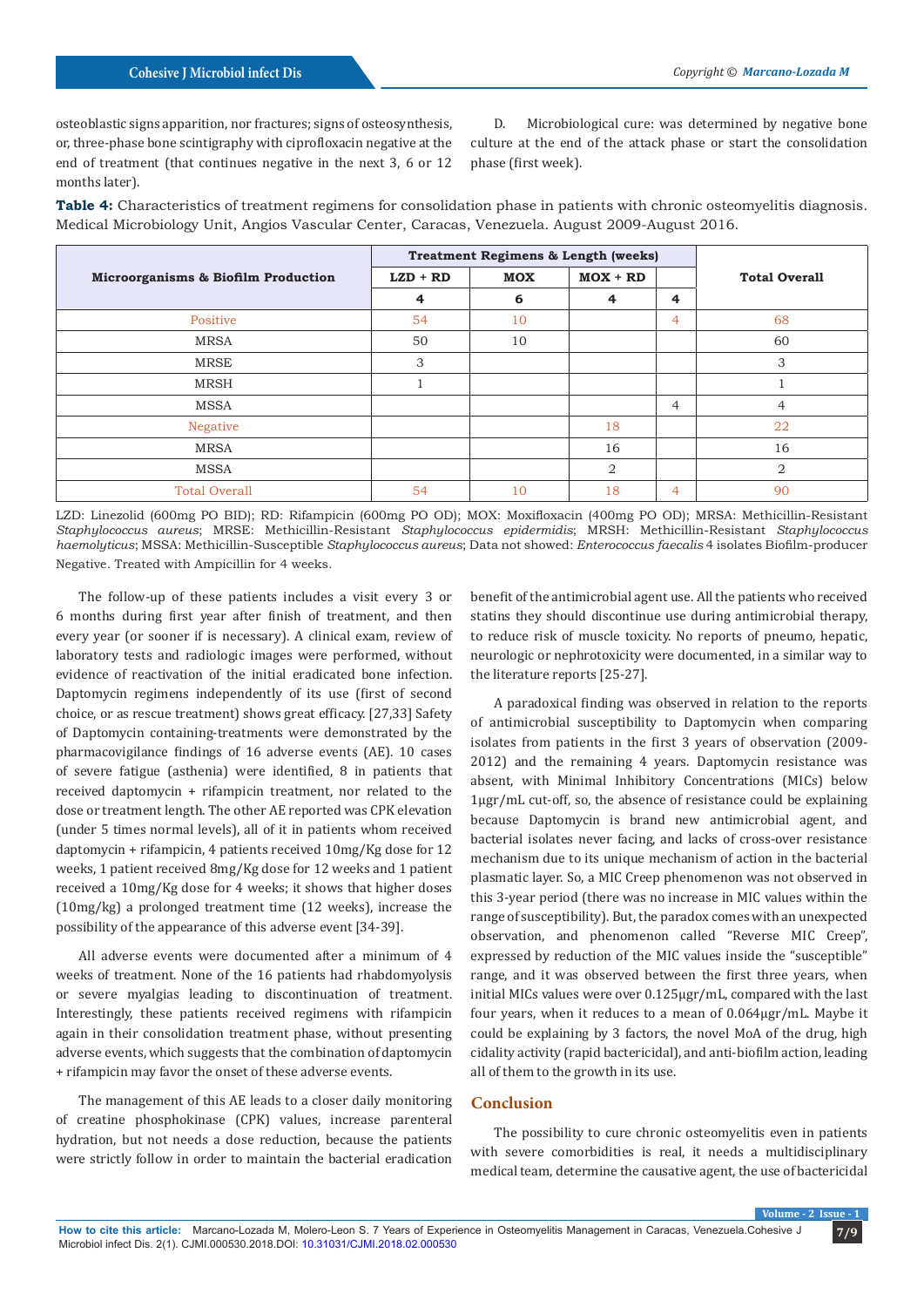and anti-biofilm antimicrobial agents for prolonged time with a strictly medical follow-up. OPAT with daptomycin at higher doses+ rifampicin was an excellent combination against biofilm-producer MRSA, with great efficacy and safety profile, well tolerated in elderly patients with multiple comorbidities, leading to a complete eradication of the bone infection. Consolidation therapy for a shortperiod using quick + slow bactericidal drugs with anti-biofilm activity helps to maintain the results achieving in the attack phase.

#### **References**

- 1. Novartis Europharm Ltd (2009) Cubicin (daptomycin) summary of product characteristics.
- 2. [Woodworth JR, Nyhart EH, Brier GL, Wolny JD, Black HR \(1992\) Single](https://www.ncbi.nlm.nih.gov/pubmed/1318678)[dose pharmacokinetics and antibacterial activity of daptomycin, a](https://www.ncbi.nlm.nih.gov/pubmed/1318678)  [new lipopeptide antibiotic, in healthy volunteers. Antimicrob Agents](https://www.ncbi.nlm.nih.gov/pubmed/1318678)  [Chemother 36\(2\): 318-325.](https://www.ncbi.nlm.nih.gov/pubmed/1318678)
- 3. [Tedesco KL, Rybak MJ \(2004\) Daptomycin. Pharmacotherapy 24\(1\): 41-](https://www.ncbi.nlm.nih.gov/pubmed/14740787) [57.](https://www.ncbi.nlm.nih.gov/pubmed/14740787)
- 4. [Silverman JA, Oliver N, Andrew T, Li T \(2001\) Resistance studies with](https://www.ncbi.nlm.nih.gov/pubmed/11353628/)  [daptomycin. Antimicrob Agents Chemother 45\(6\): 1799-1802.](https://www.ncbi.nlm.nih.gov/pubmed/11353628/)
- 5. [Ammerlaan HS, Bonten MJ \(2006\) Daptomycin: graduation day. Clin](https://www.sciencedirect.com/science/article/pii/S1198743X14628226)  [Microbiol Infect 12\(suppl 8\): 22-28.](https://www.sciencedirect.com/science/article/pii/S1198743X14628226)
- 6. [Credito K, Lin G, Appelbaum PC \(2007\) Activity of daptomycin alone and](http://aac.asm.org/content/51/4/1504)  [in combination with rifampin and gentamicin against](http://aac.asm.org/content/51/4/1504) *Staphylococcus aureus* [assessed by time-kill methodology. Antimicrob Agents Chemother](http://aac.asm.org/content/51/4/1504)  [51\(4\): 1504-1507.](http://aac.asm.org/content/51/4/1504)
- 7. [Rand KH, Houck HJ \(2004\) Synergy of daptomycin with oxacillin and](https://www.ncbi.nlm.nih.gov/pubmed/15273094)  [other beta-lactams against methicillin-resistant](https://www.ncbi.nlm.nih.gov/pubmed/15273094) *Staphylococcus aureus*. [Antimicrob Agents Chemother 48\(8\): 2871-2875.](https://www.ncbi.nlm.nih.gov/pubmed/15273094)
- 8. [Tally FP, DeBruin MF \(2000\) Development of daptomycin for Gram](https://www.ncbi.nlm.nih.gov/pubmed/11020247)[positive infections. J Antimicrob Chemother 46\(4\): 523-526.](https://www.ncbi.nlm.nih.gov/pubmed/11020247)
- 9. [Tally FP, Zeckel M, Wasilewski MM, Carini C, Berman CL, et al. \(1999\)](https://www.ncbi.nlm.nih.gov/pubmed/15992147)  [Daptomycin: A novel agent for Gram-positive infections. Expert Opin](https://www.ncbi.nlm.nih.gov/pubmed/15992147)  [Investig Drugs 8\(8\): 1223-1238.](https://www.ncbi.nlm.nih.gov/pubmed/15992147)
- 10. [Wehrli W \(1983\) Rifampin: mechanisms of action and resistance. Rev](https://www.ncbi.nlm.nih.gov/pubmed/6356275)  [Infect Dis 5\(Suppl 3\): S407-S411.](https://www.ncbi.nlm.nih.gov/pubmed/6356275)
- 11. [Baysarowich J, Koteva K, Hughes DW, Ejim L, Griffiths E, et al. \(2008\)](https://www.ncbi.nlm.nih.gov/pubmed/18349144)  [Rifamycin antibiotic resistance by ADP-ribosylation: Structure and](https://www.ncbi.nlm.nih.gov/pubmed/18349144)  [diversity of Arr. Proc Natl Acad Sci U S A 105\(12\): 4886-4891.](https://www.ncbi.nlm.nih.gov/pubmed/18349144)
- 12. [Forrest GN, Tamura K. \(2010\) Rifampin Combination Therapy for non](https://www.ncbi.nlm.nih.gov/pubmed/20065324/)  [mycobacterial infections. Clinical Microbiology Review 23\(1\):14-34.](https://www.ncbi.nlm.nih.gov/pubmed/20065324/)
- 13. [Fraimow HS \(2009\) Systemic antimicrobial therapy in osteomyelitis.](https://www.ncbi.nlm.nih.gov/pubmed/20567731)  [Semin Plast Surg 23\(2\): 90-99.](https://www.ncbi.nlm.nih.gov/pubmed/20567731)
- 14. [Livermore DM \(2003\) Linezolid in vitro: mechanism and antibacterial](https://www.ncbi.nlm.nih.gov/pubmed/12730138)  [spectrum. J Antimicrob Chemother 51 \(Suppl 2\): 9-16.](https://www.ncbi.nlm.nih.gov/pubmed/12730138)
- 15. [Falagas ME, Siempos II, Papagelopoulos PJ, Vardakas KZ \(2007\)](https://www.ncbi.nlm.nih.gov/pubmed/17204407)  [Linezolid for the treatment of adults with bone and joint infections. Int J](https://www.ncbi.nlm.nih.gov/pubmed/17204407)  [Antimicrob Agents 29\(3\): 233-239.](https://www.ncbi.nlm.nih.gov/pubmed/17204407)
- 16. [Kutscha F, Hebler U, Muhr G, Köller M \(2003\) Linezolid penetration into](http://aac.asm.org/content/47/12/3964.full)  [bone and joint tissues infected with methicillin-resistant staphylococci.](http://aac.asm.org/content/47/12/3964.full)  [Antimicrobial Agents and Chemotherapy 47\(12\): 3964-3966.](http://aac.asm.org/content/47/12/3964.full)
- 17. Marcano L, Jesús M (2010) Aproximación médica a lamoxifloxacina. Informed 12(4): 179-200.
- 18. Sable CA, Scheld WM (1993) Fluoroquinolones: how to use (but not overuse) these antibiotics. Geriatrics 48(6): 41-51.
- 19. Bergan T (1998) Pharmacokinetic properties of fluorinated quinolones.

In: Andriole VT (Ed.), Academic Press, Las Quinolonas, USA, pp. 129-167.

- 20. [Parish LC, Witkowski JA, Routh HB \(2001\) Moxifloxacin for the treatment](https://www.ncbi.nlm.nih.gov/pubmed/11719825) [of bacterial skin infections. Skin Therapy Left 6\(11\): 1-2.](https://www.ncbi.nlm.nih.gov/pubmed/11719825)
- 21. [Redgrave LS, Sutton SB, Webber MA, Piddock LJ \(2014\) Fluoroquinolone](https://www.ncbi.nlm.nih.gov/pubmed/24842194) [resistance: mechanisms, impact on bacteria, and role in evolutionary](https://www.ncbi.nlm.nih.gov/pubmed/24842194) [success. Trends Microbiol 2\(8\): 438-445.](https://www.ncbi.nlm.nih.gov/pubmed/24842194)
- 22. Berbari EF, Steckelberg JM, Mandell GL, Bennet JE, Dolin R, et al. (2010) Bennett's principles and practice of infectious diseases. In: Mandell D (Ed.), (7<sup>th</sup> edn), Philadelphia, Pa: Elsevier Churchill Livingstone, USA.
- 23. [Rao N, Ziran BH, Lipsky BA \(2011\) Treating osteomyelitis: antibiotics](https://www.ncbi.nlm.nih.gov/pubmed/21200289) [and surgery. Plast Reconstr Surg 127\(Suppl 1\): 177S-187S.](https://www.ncbi.nlm.nih.gov/pubmed/21200289)
- 24. [Hatzenbuehler J, Pulling TJ \(2011\) Diagnosis and management of](https://www.ncbi.nlm.nih.gov/pubmed/11430456) [osteomyelitis. Am Fam Physician 63\(12\): 1027-1033.](https://www.ncbi.nlm.nih.gov/pubmed/11430456)
- 25. [Gonzalez A, Gargalianos P, Timerman A, Sarma J, Jose GV, et al. \(2015\)](https://www.ncbi.nlm.nih.gov/pubmed/26108157) [Daptomycin in the clinical setting: 8-year experience with gram-positive](https://www.ncbi.nlm.nih.gov/pubmed/26108157) [bacterial infections from the eu-core\(sm\) registry. Adv Ther 32\(6\): 496-](https://www.ncbi.nlm.nih.gov/pubmed/26108157) [509.](https://www.ncbi.nlm.nih.gov/pubmed/26108157)
- 26. Ramallo VJ, Allen M, Seaton RA, Marcano LM, Prisco V, et al. (2012) Results from a non-interventional study: daptomycin is effective as outpatient parenteral antibiotic therapy. poster 1845, program and abstracts of the 22nd European congress of clinical microbiology and infectious diseases (ECCMID), London, UK.
- 27. [Lamp KC, Friedrich LV, Mendez L, Russo R \(2007\) Clinical experience](https://www.ncbi.nlm.nih.gov/pubmed/17904946) [with daptomycin for the treatment of patients with osteomyelitis. Am J](https://www.ncbi.nlm.nih.gov/pubmed/17904946) [Med 120\(Suppl 1\): S13-S20.](https://www.ncbi.nlm.nih.gov/pubmed/17904946)
- 28. [Reveles KR, Duhon BM, Moore RJ, Hand EO, Howell CK \(2016\)](https://www.ncbi.nlm.nih.gov/pubmed/27556897) [Epidemiology of methicillin-resistant](https://www.ncbi.nlm.nih.gov/pubmed/27556897) *staphylococcus aureus* diabetic foot [infections in a large academic hospital: implications for antimicrobial](https://www.ncbi.nlm.nih.gov/pubmed/27556897) [stewardship. PLoS One 11\(8\): e0161658.](https://www.ncbi.nlm.nih.gov/pubmed/27556897)
- 29. James G (2001-2011) Biofilms in health and medicine. In: Alfred BC, John EL, Rockford JR (Eds.), Biofilms: The Hypertextbook, Chapter 4.
- 30. [Chapman AL, Seaton RA, Cooper MA, Hedderwick S, Goodall V, et al.](https://www.ncbi.nlm.nih.gov/pubmed/22298347) [\(2012\) Good practice recommendations for Outpatient Parenteral](https://www.ncbi.nlm.nih.gov/pubmed/22298347) [Antimicrobial Therapy \(OPAT\) in adults in the UK: a consensus](https://www.ncbi.nlm.nih.gov/pubmed/22298347) [statement. J Antimicrob Chemother 67\(5\): 1053-1062.](https://www.ncbi.nlm.nih.gov/pubmed/22298347)
- 31. [Seaton RA, Sharp E, Bezlyak V, Weir CJ \(2011\) Factors associated with](https://www.ncbi.nlm.nih.gov/pubmed/21741221) [outcome and duration of therapy in outpatient parenteral antibiotic](https://www.ncbi.nlm.nih.gov/pubmed/21741221) [therapy \(OPAT\) patients with skin and soft-tissue infections. Int J](https://www.ncbi.nlm.nih.gov/pubmed/21741221) [Antimicrob Agents 38\(3\): 243-248.](https://www.ncbi.nlm.nih.gov/pubmed/21741221)
- 32. [Marcano LM, Molero LS \(2017\) MRSA biofilm-producer chronic](http://medcraveonline.com/JMEN/JMEN-04-00108.pdf) [osteomyelitis in a diabetic patient successfully treated with antimicrobial](http://medcraveonline.com/JMEN/JMEN-04-00108.pdf) [monotherapy. J Microbiol Exp 4\(3\): 00108.](http://medcraveonline.com/JMEN/JMEN-04-00108.pdf)
- 33. [Martone WJ, Lindfield KC, Katz DE \(2008\) Outpatient parenteral](https://www.ncbi.nlm.nih.gov/pubmed/18705821) [antibiotic therapy with daptomycin: insights from a patient registry. Int](https://www.ncbi.nlm.nih.gov/pubmed/18705821) [J Clin Pract 62\(8\): 1183-1187.](https://www.ncbi.nlm.nih.gov/pubmed/18705821)
- 34. [Marcano, Silvia LM \(2016\) Highlights of antimicrobial use in](http://medcraveonline.com/JMEN/JMEN-03-00096.pdf) [osteomyelitis as prototype of disease biofilms in Venezuela. J Exp](http://medcraveonline.com/JMEN/JMEN-03-00096.pdf) [Microbiol 3\(4\): 00096.](http://medcraveonline.com/JMEN/JMEN-03-00096.pdf)
- 35. [Chakraborty A, Roy S, Loeffler J, Chaves RL \(2009\) Comparison of the](https://www.ncbi.nlm.nih.gov/pubmed/19389714) [pharmacokinetics, safety and tolerability of daptomycin in healthy adult](https://www.ncbi.nlm.nih.gov/pubmed/19389714) [volunteers following intravenous administration by 30min infusion or](https://www.ncbi.nlm.nih.gov/pubmed/19389714) [2min injection. J Antimicrob Chemother 64\(1\): 151-158.](https://www.ncbi.nlm.nih.gov/pubmed/19389714)
- 36. [Parra J, Peña A, Tomás C, Pomares J, Hernández J \(2011\) Efficacy and](https://www.ncbi.nlm.nih.gov/pubmed/21501905) [safety of high dose \(≥8 mg/kg/day\) daptomycin. Enferm Infecc Microbiol](https://www.ncbi.nlm.nih.gov/pubmed/21501905) [Clin 29\(6\): 425-427.](https://www.ncbi.nlm.nih.gov/pubmed/21501905)
- 37. [Seaton RA, Gonzalez VA, Prisco V, Marcano M, Gonzalez A, et al. \(2013\)](https://www.ncbi.nlm.nih.gov/pubmed/23473943) [Daptomycin for outpatient parenteral antibiotic therapy: a European](https://www.ncbi.nlm.nih.gov/pubmed/23473943) [registry experience. Int J Antimicrob Agents 41\(5\): 468-472.](https://www.ncbi.nlm.nih.gov/pubmed/23473943)

**Volume - 2 Issue - 1**